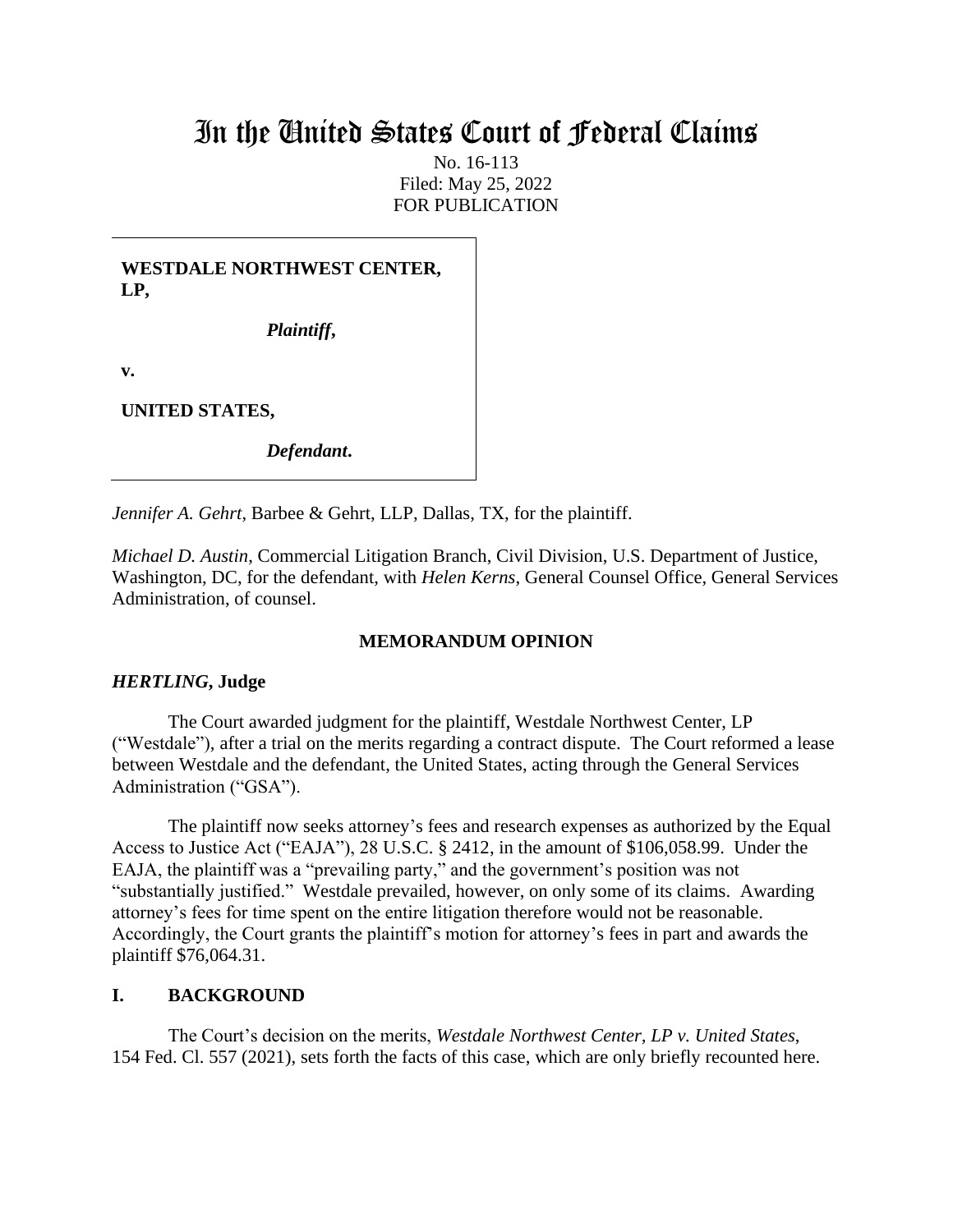#### **A. Factual Background**

Westdale leases office space to GSA in San Antonio, Texas. GSA drafted the lease and negotiated it with Griffin Partners, Inc., ("Griffin Partners") from which Westdale acquired the building. SAOP Northwest Center, LP ("SAOP"), a single-asset entity of Griffin Partners, renewed a lease with GSA in 2010. Under the lease, the parties intended that GSA pay its share of the lessor's real-estate taxes to Bexar County at a rate proportional to the percentage of the building GSA occupied.

The lease defined the real-estate tax base as "the Unadjusted Real Estate Taxes for the Property for the first full Tax Year for which the Real Estate Taxes are based upon a Full Assessment," or alternatively, "an amount negotiated by the parties that reflects an agreed upon base for a Fully Assessed value of the property." *Id.* at 567. The unadjusted real-estate taxes on the property for the first full tax year after a full assessment were an amount with a base of \$726,629. For the first year of the lease, SAOP paid \$541,020.95 in taxes to Bexar County for the whole building. The lease, however, reflected neither of those figures; paragraph 15 of the lease noted: "In accordance with the SFO Paragraph 4.2 entitled 'Tax Adjustment,' this lease is subject to real estate tax adjustment. The base amount is established as \$133,045.00." *Id.* at 566.

In 2012, because SAOP's actual tax assessed (\$541,020.95) exceeded the real-estate tax base established in the lease (\$133,045), SAOP determined that GSA had underpaid its portion of real-estate taxes and requested an additional payment of \$37,348.98. GSA paid that amount.

Westdale acquired the building from SAOP in 2013. Westdale had conducted due diligence during which a GSA contracting officer had sent Westdale a letter informing Westdale that the lease was in full force and effect, no rental was paid in advance, and there were no notices of default. At the time, SAOP and GSA were unaware of the mistake in the tax base in the original lease. Upon acquiring the building from SAOP, Westdale assumed all of SAOP's obligations and liabilities under the lease with GSA.

In 2014, Westdale sent GSA a letter pertaining to taxes owed for the year 2013. Westdale notified GSA that it owed Westdale \$86,446.84, which GSA paid. A few months later, following an audit of the lease, GSA determined that it had overpaid its portion of real-estate taxes by \$79,027.78. GSA deducted that amount from its rent payments until the amount was repaid in full. GSA also notified Westdale for the first time of its position that the real-estate tax base listed in the lease was erroneous.

In 2015, Westdale and GSA amended the lease to increase the space occupied by GSA. Even as the parties amended the lease, they retained the original tax base, \$133,045, despite GSA's claim that it was erroneous. A few months after the lease amendment, Westdale again notified GSA via email that GSA owed it more money under the lease for its share of the realestate taxes for tax year 2014. A GSA contracting officer contested that assertion, argued that GSA had overpaid, and sought to amend the tax base in the lease, but Westdale declined to sign the amendment.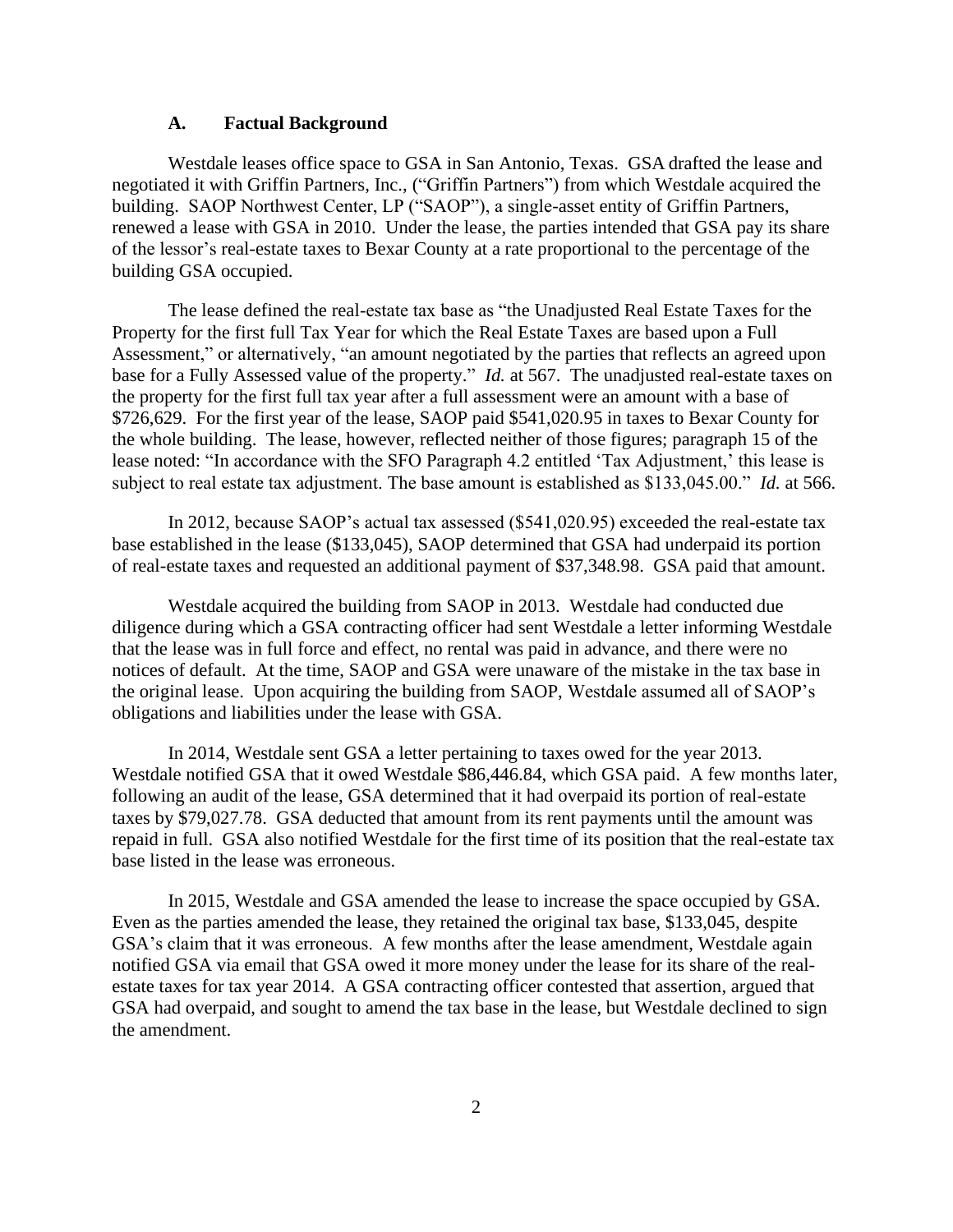Westdale and GSA continued to dispute the amounts GSA owed for tax years 2015 through 2019. Each year, Westdale requested GSA pay additional sums pursuant to the realestate tax base specified in the lease, but GSA would pay only a fraction of that amount. Westdale presented four certified claims to a GSA contracting officer for the alleged shortfalls in the real-estate tax payments under the lease, and the contracting officer issued four final decisions denying those claims.

#### **B. Procedural Background**

The plaintiff filed a five-count complaint on January 27, 2016. (ECF 1.) In Count One, the plaintiff alleged that the defendant had breached the contract by failing to pay all money due under the lease. (*Id.* at 13.) In Count Two, the plaintiff alleged that the defendant had breached the contract by withholding rent payments. (*Id.* at 13-14.) In Count Three, the plaintiff alleged that the defendant had breached the contract by withholding payments exceeding those claimed. (*Id.* at 14.) The plaintiff sought declaratory relief in Count Four. (*Id.* at 14-15.) In Count Five, the plaintiff requested reformation of the lease, in the alternative, should the Court find that the tax base was a result of mutual mistake or scrivener's error. (*Id.* at 15-17.)

The defendant filed a motion to dismiss under Rule 12(b)(6) of the Rules of the Court of Federal Claims ("RCFC") or, in the alternative, a motion for summary judgment under RCFC 56(a). (ECF 9.) The defendant's motion to dismiss was denied, and consideration of the defendant's motion for summary judgment was stayed pending discovery. (ECF 28.) The case was referred for alternative dispute resolution ("ADR") (ECF 44), which proved unsuccessful. (ECF 49.) Upon the close of discovery and the end of the ADR, the parties cross-moved for summary judgment. (ECF 55; ECF 57.) Their motions were denied because the then-presiding judge determined there remained genuine issues of material fact as to the intent of the original parties to the lease. (ECF 62.) The case was then transferred to the undersigned. (ECF 65.)

The Court held a trial in January 2021. The plaintiff argued that the contract unambiguously noted that \$133,045 was the real-estate tax base. (Post-Trial Br., ECF 138 at 5.) The plaintiff also argued that the error, to the extent that the tax base was erroneous, was a unilateral mistake by the government for which the government should bear responsibility. Furthermore, as a good-faith purchaser for value, the plaintiff contended that it was entitled to damages for GSA's breach of contract and that reformation of the contract was inappropriate. The plaintiff also argued that the defendant's unclean hands and ratification or waiver of the mistake precluded it from withholding the funds due to the plaintiff. The plaintiff sought damages of \$567,376.80.

The defendant argued that the lease was ambiguous regarding the appropriate tax base and that the tax base listed in the original lease was a result of mutual mistake. (Post-Trial Br., ECF 137 at 21-22.) The defendant sought reformation of the contract to implement the figure of \$726,629 as the real-estate tax base.

The plaintiff opposed contract reformation but argued as a "strictly alternative claim" that if the Court were to reform the contract, the amount \$726,629 would be inappropriate to use as a tax base. (ECF 138 at 22-23.)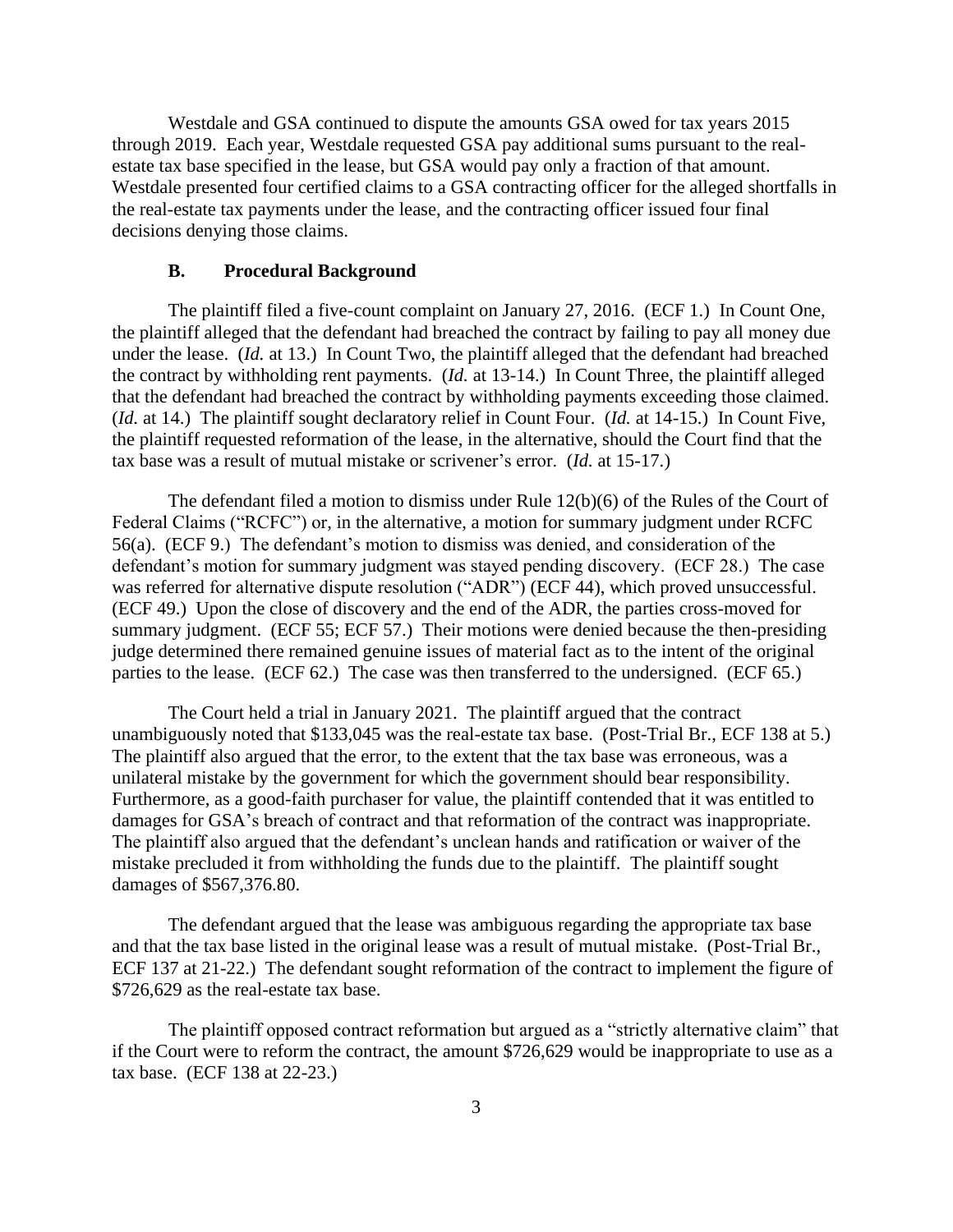The Court concluded that the tax base in the lease was unambiguous—it was neither patently nor latently ambiguous. The erroneous tax base was not so obvious that the parties should have noticed it; GSA had the opportunity to notice the error in drafting the lease, amending the lease, and considering its additional payments of real-estate taxes to the lessor in 2012 and 2013. The tax-base figure also was not reasonably susceptible to more than one interpretation.

Although the tax base in the lease was unambiguous, the Court considered the defense of mutual mistake offered by the defendant. The Court found based on witness testimony that the original tax base of \$133,045 in the terms of the lease reflected mutual mistake by the original contracting parties. Although Westdale was a good-faith purchaser, that fact did not preclude reformation of the contract.

The Court determined that reformation was appropriate but rejected the defendant's proposed tax base of \$726,629. If the original lessor, Griffin Partners, had been the plaintiff, "the Court would not [have] hesitate[d] to rule for the government and reform the contract to reflect a tax base of \$726,629." *Westdale*, 154 Fed. Cl. at 587. Westdale, however, was not "receiving the full benefit of the bargain from its purchase," and using the \$726,629 estimate "would unduly burden Westdale, an innocent third-party, good-faith purchaser." *Id.* The Court therefore reformed the contract to reflect a tax base of \$541,020.95, which was based on realestate taxes for the first year of the lease and more accurately reflected the intention of the negotiating parties. *Id.* at 586-87.

Based on the parties' calculation of damages and interest, the Court directed the Clerk to enter final judgment for the plaintiff in the amount of \$173,226.14. (ECF 149.) Neither party appealed. Costs were taxed in the amount of \$5,919.12 against the defendant. (ECF 163.)

The plaintiff then filed a timely motion for attorney's fees and research expenses under the EAJA in the amount of \$104,197.83. (ECF 158 at 23.) The defendant filed a response opposing the plaintiff's motion. (ECF 166.) The plaintiff filed a reply brief and appended to that brief a declaration in support of its claim that its counsel had spent 9.2 hours responding to the defendant's opposition to the motion, corresponding to \$1,861 in additional fees. (ECF 168, 169.)

The Court convened the parties for a status conference on March 16, 2022, during which the Court provided its impressions on the pending EAJA-fee application and gave the parties 45 days to attempt to resolve the plaintiff's motion between themselves. On April 27, 2022, the parties filed a joint status report indicating that they were unable to reach an agreement. (ECF 174.) Oral argument is not necessary to resolve the motion.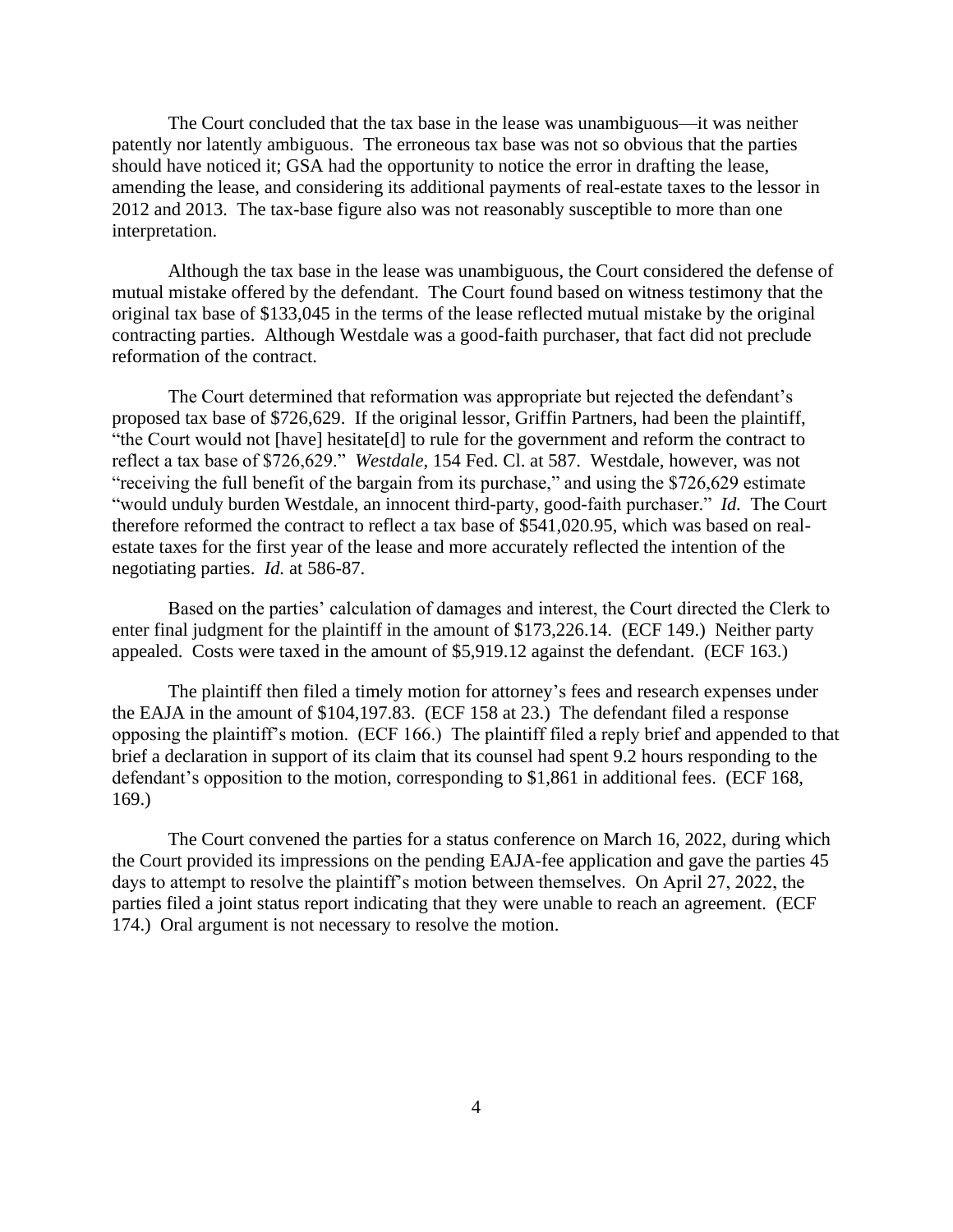## **II. DISCUSSION**

The EAJA permits the court to award attorney's fees to a plaintiff if certain conditions are met:

> Except as otherwise specifically provided by statute, a court shall award to a prevailing party other than the United States fees and other expenses, in addition to any costs awarded pursuant to subsection (a), incurred by that party in any civil action (other than cases sounding in tort), including proceedings for judicial review of agency action, brought by or against the United States in any court having jurisdiction of that action, unless the court finds that the position of the United States was substantially justified or that special circumstances make an award unjust.

## 28 U.S.C. § 2412(d)(1)(A).

The Supreme Court has set forth four requirements for a fee award in a civil action:

(1) that the claimant be a "prevailing party"; (2) that the Government's position was not "substantially justified"; (3) that no "special circumstances make an award unjust"; and, (4) pursuant to 28 U.S.C. § 2412 $(d)(1)(B)$ , that any fee application be submitted to the court within 30 days of final judgment in the action and be supported by an itemized statement.

*Comm'r, I.N.S. v. Jean*, 496 U.S. 154, 158 (1990).

Under the EAJA, a "party" includes a partnership with a net worth not exceeding \$7,000,000 and no more than 500 employees. 28 U.S.C. § 2412(d)(2)(B). The term "fees and other expenses" "includes the reasonable expenses of expert witnesses, the reasonable cost of any study, analysis, engineering report, test, or project which is found by the court to be necessary for the preparation of the party's case, and reasonable attorney fees," which are not to exceed \$125 per hour unless there has been an increase in the cost of living or a special factor. *Id.* § 2412(d)(2)(A).

In its motion for attorney's fees, the plaintiff argues that it meets all criteria for award under the EAJA. (ECF 158.) The defendant does not dispute that Westdale qualifies as a "party" under the EAJA, that the plaintiff's proposed hourly rate is reasonable, or that the plaintiff's application is timely. (ECF 166 at 3-4.) The defendant also does not argue that a special circumstance makes award unjust. Rather, in its response opposing the plaintiff's motion, the defendant disputes that the plaintiff is a "prevailing party" and argues that the government's position was "substantially justified." In the alternative, the defendant argues that the plaintiff's fees should be reduced to account for the limited success achieved in the litigation. (*Id.* at 11.)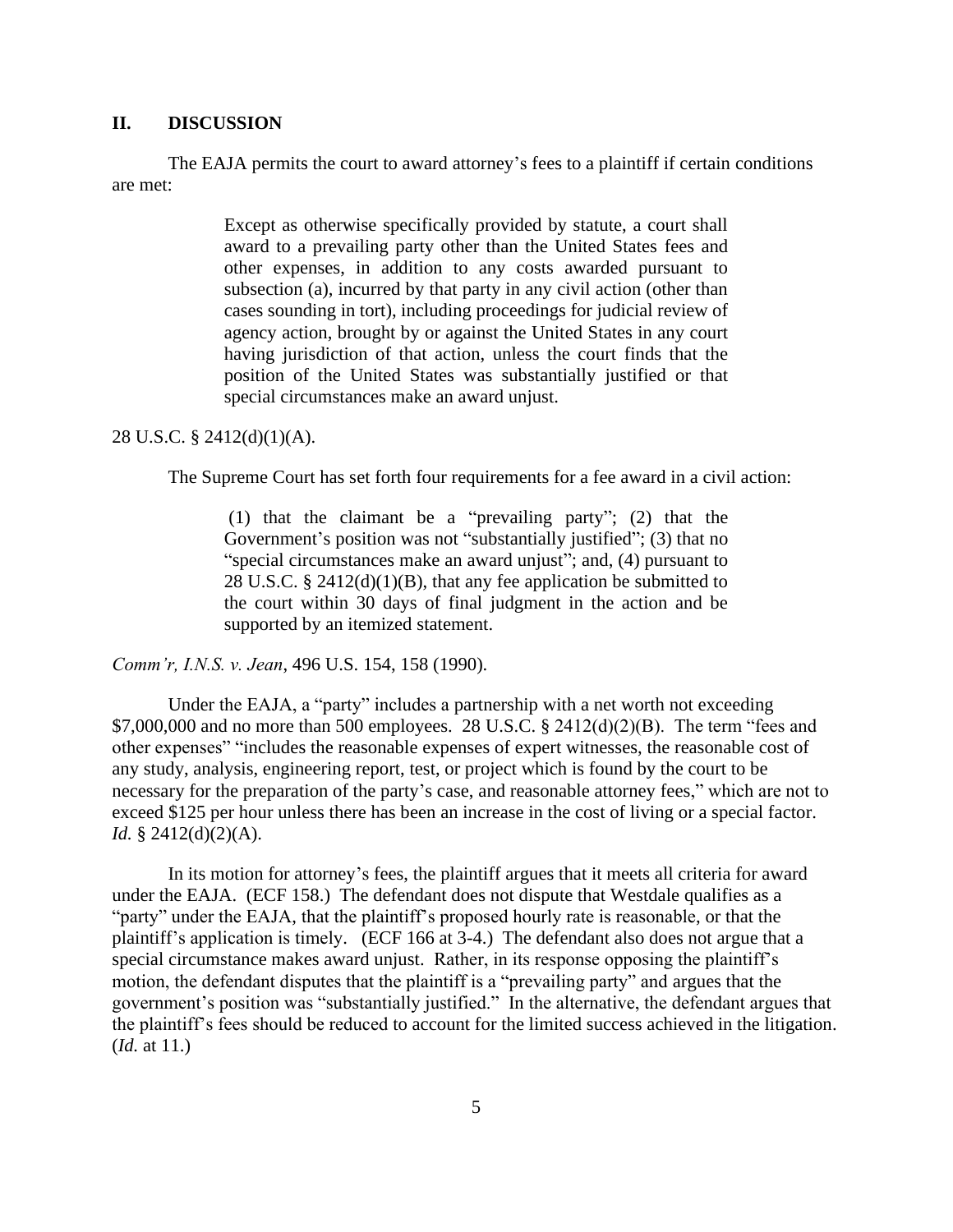Remaining in dispute are three issues: (1) whether the plaintiff qualifies as a "prevailing party"; (2) whether the government's position was "substantially justified"; and (3) if the plaintiff is entitled to attorney's fees, whether those fees are subject to reduction.

#### **A. Prevailing Party Status**

#### **1. Legal Standard**

The EAJA does not define a "prevailing party" as it relates to this type of litigation.<sup>1</sup> The Supreme Court has held that "a plaintiff 'prevails' when actual relief on the merits of his claim materially alters the legal relationship between the parties by modifying the defendant's behavior in a way that directly benefits the plaintiff." *Farrar v. Hobby*, 506 U.S. 103, 111-12 (1992). In short, "a 'prevailing party' is one who has been awarded *some* relief by the court . . . ." *Buckhannon Bd. & Care Home, Inc. v. W. Va. Dep't Health & Hum. Res.*, 532 U.S. 598, 603 (2001) (emphasis added).

The Supreme Court has consistently held that the magnitude of relief awarded is irrelevant to the question of whether a plaintiff prevailed. *See Buckhannon*, 532 U.S. at 603; *Farrar*, 506 U.S. at 114. For example, a party "prevailed" in litigation even when it received only nominal damages. *Farrar*, 506 U.S. at 112*.* A party that obtained a court-ordered consent decree was also deemed to have prevailed. *Hanrahan v. Hampton*, 446 U.S. 754, 756-57  $(1980).<sup>2</sup>$  The Federal Circuit has held that plaintiffs prevailed when they succeeded on the merits upon remand to an agency when a court retained jurisdiction. *Former Emps. Motorola Ceramic Prods. v. United States*, 336 F.3d 1360, 1367 (Fed. Cir. 2003). If the defendant's voluntary change in conduct, however, is what causes the material alteration of the legal relationship, the plaintiff is not a "prevailing party." *See Buckhannon*, 532 U.S. at 605.

## **2. Application of the Legal Standard**

The plaintiff argues that it is a "prevailing party" because the post-trial decision materially altered the lease governing the legal relationship between Westdale and GSA, resulting in a judgment for the plaintiff and an award of damages in the amount of \$173,226.14, inclusive of interest. (ECF 158 at 6-7.)

The defendant argues that the Court "explicitly granted the United States' affirmative defense of reformation due to mutual mistake." (ECF 166 at 5); *see Westdale*, 154 Fed. Cl. at 582-85. The defendant contends that the plaintiff does not qualify as a prevailing party just

<sup>&</sup>lt;sup>1</sup> The EAJA defines "prevailing party" only regarding "eminent domain proceedings." 28 U.S.C. § 2412(d)(2)(H).

<sup>2</sup> Although *Farrar* and *Hanrahan* address the meaning of "prevailing party" under the Civil Rights Attorney's Fees Award Act of 1976, the "Supreme Court has interpreted the phrase 'prevailing party' consistently across all federal fee-shifting statutes." *Former Emps. Motorola Ceramic Prods. v. United States*, 336 F.3d 1360, 1364 (Fed. Cir. 2003).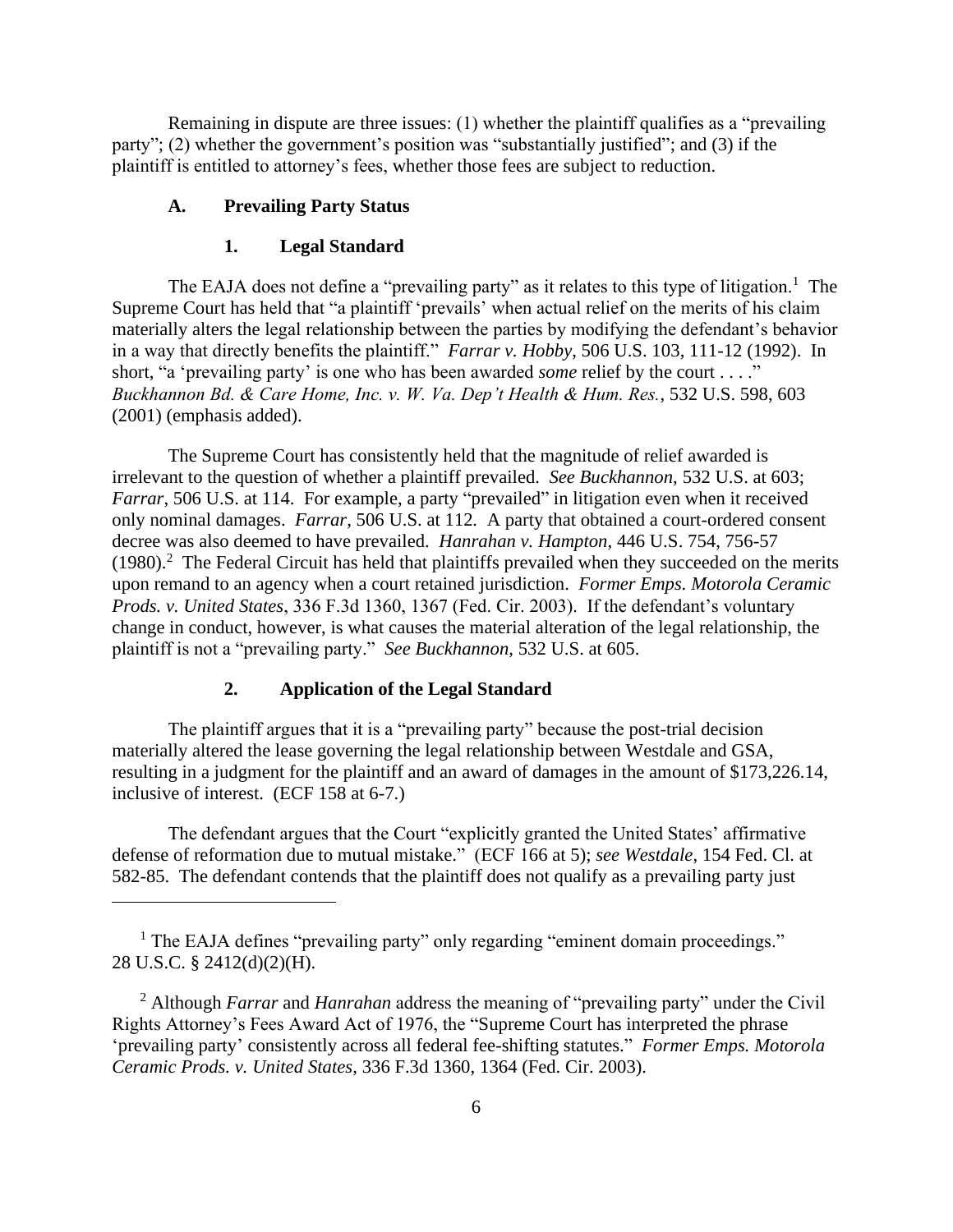because the Court employed equitable principles when reforming the lease to reflect the realestate tax base proposed by the plaintiff only as an alternative last resort. The defendant notes that the plaintiff was unsuccessful on the first four counts in its complaint and did not recover most of the damages it sought.

The plaintiff counters that the success of the plaintiff's alternative claim for relief should not preclude an award of attorney's fees. (ECF 168 at 4-9.) The plaintiff underscores that the Court also ruled against the defendant regarding the ambiguity of the contract.

The defendant's understanding of the legal standards defining a "prevailing party" is too rigid. The Court did adopt some of the defendant's arguments, including that the tax base in the contract was due to mutual mistake, that parol evidence was admissible, and that reformation of the lease was appropriate. The question, however, is not whether the *defendant* prevailed on any claims, but rather whether the *plaintiff* prevailed on any of its claims. And the plaintiff prevailed in arguing that the defendant's proposed tax base was incorrect and that the GSA had wrongfully withheld portions of its rent payments under its erroneous interpretation of the lease. This claim was at the heart of Count Five of the plaintiff's complaint and was argued in the alternative at trial. Although the plaintiff did not obtain relief directly on the other counts in its complaint and was not awarded all the damages it sought, those facts do not preclude the finding that Westdale is a "prevailing party" eligible for an award under the EAJA. *See Buckhannon*, 532 U.S. at 603; *Farrar*, 506 U.S. at 114.

Under the Supreme Court's precedents, the plaintiff was a "prevailing party." The posttrial decision materially altered the legal relationship between the parties to the plaintiff's benefit and awarded the plaintiff some relief on the merits. *See Farrar*, 506 U.S. at 111; *Buckhannon*, 532 U.S. at 603. Prior to the litigation, the "legal relationship" between Westdale and GSA was in dispute: Westdale was operating under the assumption that \$133,045 was the correct tax base; GSA was operating as if \$726,629 was the correct tax base. GSA was withholding rent payments based on its understanding of what the lease terms were meant to be, and Westdale disputed those withholdings.

The decision altered the relationship between the parties and modified the defendant's behavior by reforming the lease to include a tax base that reflected the intention of the original parties to the lease. The relationship was altered to the plaintiff's benefit: the government was ordered to pay damages to the plaintiff, and the basis for GSA's withholding of rent payments was rejected. The plaintiff was awarded damages in the amount of \$173,226.14, inclusive of interest, in addition to costs. The plaintiff was not awarded all it sought. Its preferred reading of the lease was rejected, and the damages awarded were far less than the plaintiff had sought. Nonetheless, once mutual mistake was found to exist in the drafting of the real-estate tax base, the plaintiff's proposed reformation was chosen over the reformation proposed by the defendant. The plaintiff received "some relief" under the post-trial decision and is thus a "prevailing party." *Buckhannon*, 532 U.S. at 603.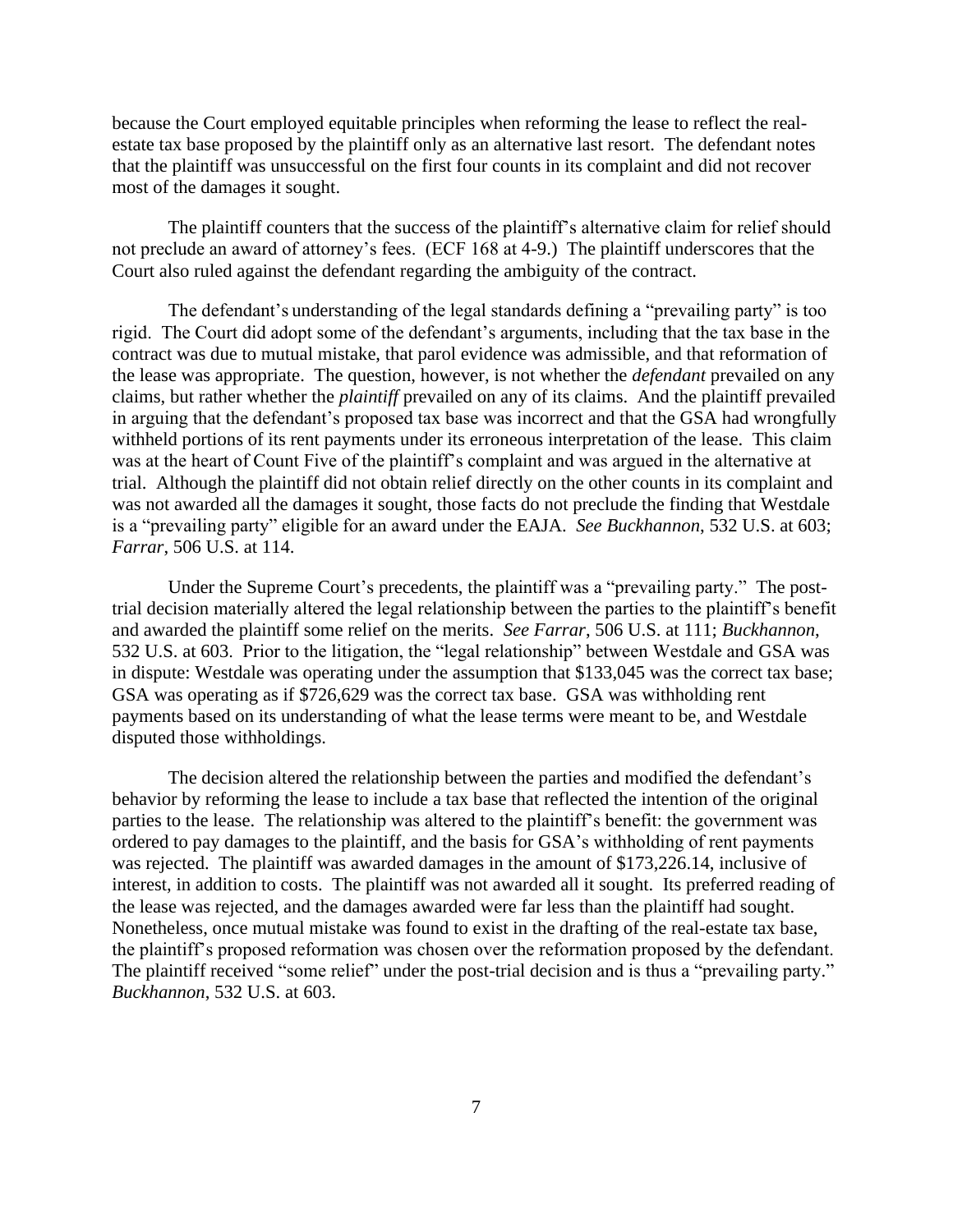## **B. Substantial Justification**

Once a plaintiff is found eligible for an award under the EAJA, the burden shifts to the government to demonstrate that its position was substantially justified. *Scarborough v. Principi*, 541 U.S. 401, 414 (2004). A position is substantially justified if it has a "reasonable basis both in law and fact," or, in other words, is "justified to a degree that could satisfy a reasonable person." *Pierce v. Underwood*, 487 U.S. 552, 565 (1988).

The "'position of the United States' means, in addition to the position taken by the United States in the civil action, the action or failure to act by the agency upon which the civil action is based . . . ." 28 U.S.C. § 2412(d)(2)(D). In evaluating motions for attorney's fees under the EAJA, "the entirety of the conduct of the government is to be viewed, including the action or inaction by the agency prior to litigation." *Chiu v. United States*, 948 F.2d 711, 715 (Fed. Cir. 1991). A court must make "only one threshold determination for the entire civil action" as to whether the defendant's position was substantially justified. *Jean*, 496 U.S. at 159. The Court therefore analyzes both GSA's position giving rise to the litigation and the defendant's position during the litigation.

#### **1. GSA's Position before Litigation**

The plaintiff argues that GSA exhibited a "lack of diligence" on numerous occasions, including by failing to refer to the actual language of the lease when disagreements arose and by improperly certifying to Westdale that the lease was in full force and effect and that no rents had been paid in advance. (ECF 158 at 11-12.) The plaintiff also contends that the GSA contracting officer acted as a mere "rubber-stamp" in approving the lease and that GSA violated the Contract Disputes Act ("CDA") by withholding rent payments without first making a claim and obtaining a final decision from a contracting officer on that claim. (*Id.* at 12.)

In responding to the plaintiff's motion, the defendant does not address GSA's conduct prior to the litigation. (ECF 166 at 9-12.) The defendant asserts that the plaintiff's "cherry pick[ing]" of instances when the government's position was not substantially justified "reflects a misunderstanding of substantial justification." (*Id.* at 10.)

The post-trial decision provides three examples of instances in which GSA's conduct with respect to the lease and the plaintiff was patently wrong and unjustifiable. First, the "GSA drafted the lease incorrectly by including an erroneous tax base." *Westdale*, 154 Fed. Cl. at 579. SAOP failed to catch the error when its officials reviewed the proposed lease, but that oversight does not excuse the initial error made by GSA officials. Second, GSA proceeded to pay SAOP and Westdale according to the express, albeit erroneous, real-estate tax base for the first two years of the lease. Third, even when GSA increased its occupancy and amended the lease to reflect added square footage (which should have resulted in a revision to the real-estate tax base), GSA officials failed to catch their earlier error and repeated it in the revised lease. GSA made the same mistake "in multiple instances that could have been caught through accurate drafting and careful proofreading." *Id.*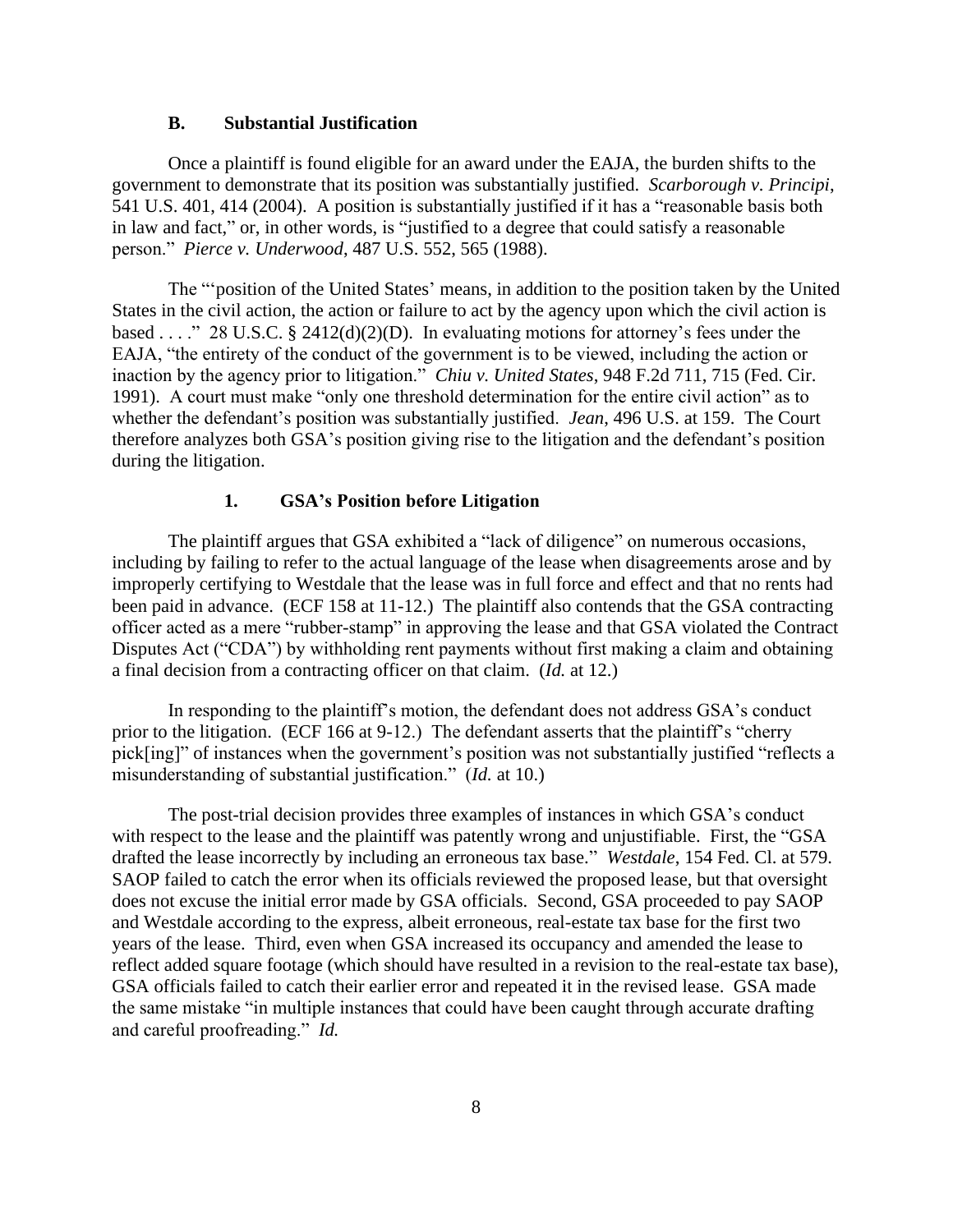Even after GSA officials uncovered the error they had made when drafting the lease, the remedial actions they took did not reflect a "reasonable basis both in law and fact." *Underwood*, 487 U.S. at 565. GSA failed to recognize that Westdale, as an innocent third party, was not at fault for the mistake in the lease; GSA itself had erred. Furthermore, GSA declined to resolve the dispute through negotiation, mediation, or CDA processes, choosing instead to withhold rent payments despite the absence of a final CDA decision on the record.<sup>3</sup>

The defendant, in its briefing on this motion, has chosen not even to try to show that GSA's actions during the pre-litigation portion of this dispute were substantially justified. The defendant cannot meet its burden with silence. *See Scarborough*, 541 U.S. at 414 (holding that the government bears the burden of substantially justifying its conduct). The GSA's pre-suit behavior was not substantially justified.

# **2. The Defendant's Position in Litigation**

The plaintiff also argues that the defendant's position during the litigation was not substantially justified. (ECF 158 at 16-20.) The plaintiff contends that the defendant's motion to dismiss the case under RCFC 12(b)(6) resulted in a needless year-long delay. Additionally, the plaintiff argues that the defendant advanced inconsistent positions and delayed pleading any affirmative defenses until less than a year before the case was tried.

The defendant argues that its position was substantially justified because the Court ultimately accepted its argument that the real-estate tax base provision of the lease was a result of mutual mistake and, accordingly, reformed the contract. (ECF 166 at 9-10.) The defendant also underscores that the plaintiff did not prevail on all its claims, and the plaintiff did not recover the full amount of the damages it sought.

The plaintiff replies that the defendant's silence on the specific issues highlighted by the plaintiff demonstrate "that the Government did not prove that its conduct was substantially justified because it refused to address its conduct at all." (ECF 168 at 13.)

<sup>&</sup>lt;sup>3</sup> In its motion for attorney's fees, the plaintiff argues that GSA was required to obtain a final decision of a contracting officer before withholding rents due under the lease. (ECF 158 at 14- 15.) The plaintiff advanced the same argument at trial. (ECF 138 at 10-11.) The legality of GSA's actions is debatable. *Compare* 41 U.S.C. § 7103(a)(3) (providing that claims by the government against a contractor "shall be the subject of a written decision by the contracting officer"), *with Applied Cos. v. United States*, 144 F.3d 1470, 1478 (Fed. Cir. 1998) (holding that a final CDA decision was unnecessary when the agency setoff was used to recoup money owed due to a billing error). The Court need not resolve whether GSA acted unlawfully, however, because the defendant's failure to defend its pre-litigation conduct is dispositive for purposes of the plaintiff's motion for fees under the EAJA.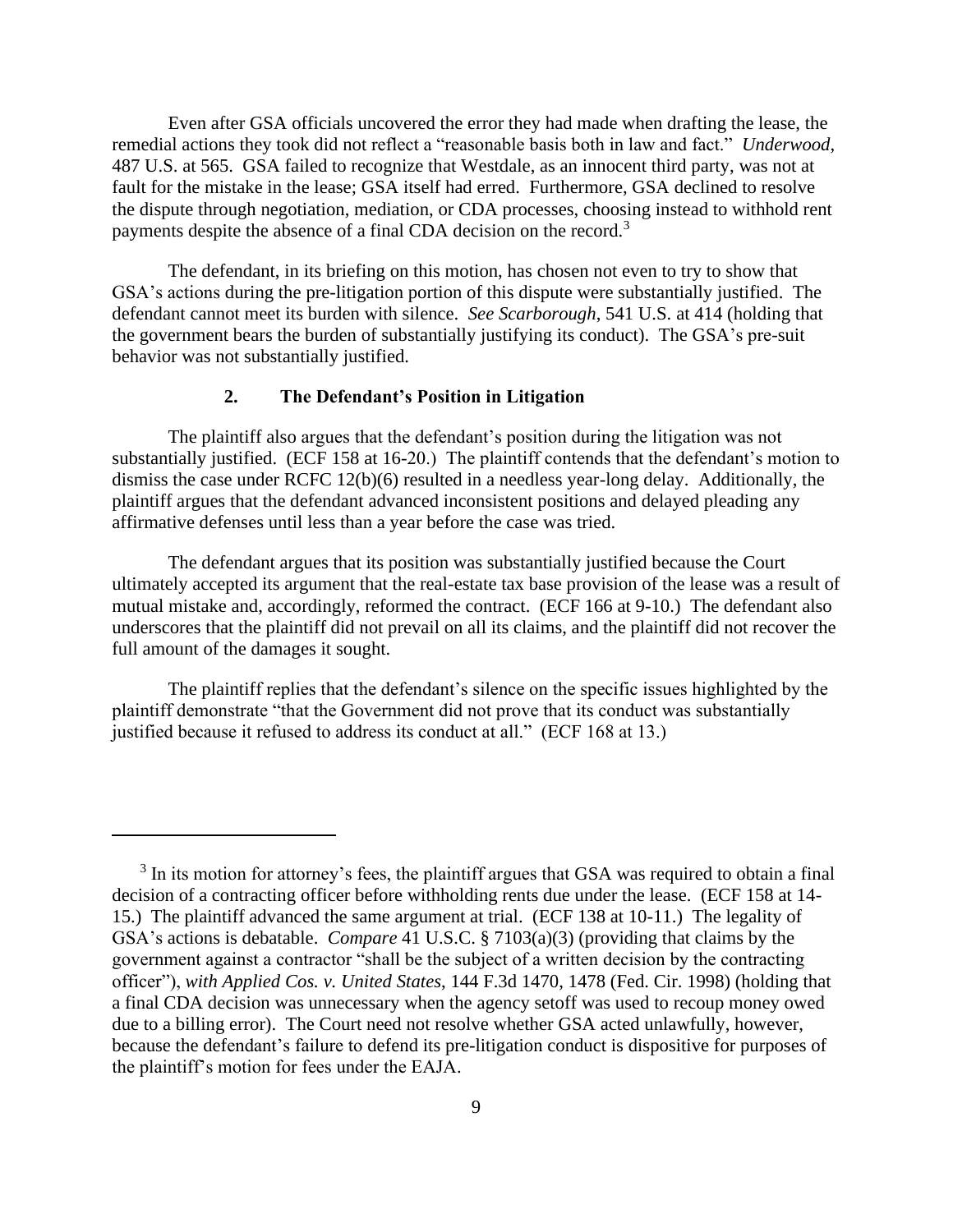The defendant correctly notes that it prevailed on the major premise of its position, but that fact alone is insufficient to demonstrate that its overall position during the litigation was substantially justified. The Supreme Court has addressed this issue:

> Obviously, the fact that one other court agreed or disagreed with the Government does not establish whether its position was substantially justified. Conceivably, the Government could take a position that is not substantially justified, yet win; even more likely, it could take a position that is substantially justified, yet lose.

*Underwood*, 487 U.S. at 569. Rather than simply looking at the final scoreboard, a court must examine objective indicia of the merits of the government's litigating position in determining whether the government's position in litigation was substantially justified. *See id.* 

Contrary to the plaintiff's assertion, the defendant's position has been consistent. The real-estate tax base reflected in the terms of the lease was in error, and, due to that error, Westdale requested GSA to pay a disproportionate share of the property taxes levied on the building. The defendant clung tenaciously to the position that the only proper reformation of the lease would be to strike the real-estate tax base of \$133,045 and substitute in its place a tax base of \$726,629. That latter number reflected the estimated tax base SAOP included in its proposal to GSA, and the rent was calculated using that tax base. Reforming the lease to include any number other than \$726,629 would result in the defendant having to cover more than its share of the real-estate taxes. The Court acknowledged that had the plaintiff been SAOP, the defendant's proposed real-estate tax base would have been adopted. *Westdale*, 154 Fed. Cl. at 586. SAOP was not, however, the plaintiff.

At all stages of the litigation, the defendant failed to recognize that Westdale was not an original party to the lease and therefore had no reason to know of the mistake in the real-estate tax base. The mistake was unambiguous and entirely the fault of the defendant and the original lessor. The defendant made lease payments in accordance with the unambiguous but erroneous lease provision during the first two years of the lease, including the period when Westdale was purchasing the building. The plaintiff is not a mind-reader, yet the defendant unilaterally interpreted the lease in a manner that penalized the plaintiff for failing to read the minds of GSA officials. Notwithstanding the merit of the defendant's claim of mutual mistake, the defendant's consistent failure to acknowledge the critical fact that the plaintiff was a good-faith, third-party purchaser of the property leads to the conclusion that its position during the litigation was not "justified to a degree that could satisfy a reasonable person." *Underwood*, 487 U.S. at 565.

In addition, the defendant's failure to engage the plaintiff's specific complaints regarding its conduct weighs against finding that its position was substantially justified. In *CEMS, Inc. v. United States*, Judge Horn observed that "the government cannot demonstrate that its conduct was reasonable when the government refuses to address its conduct at all." 65 Fed. Cl. 473, 482 (2005). Similarly, in this case, the defendant's focus on the outcome of the case rather than the substance of its position does not satisfy its burden to demonstrate that its position was substantially justified.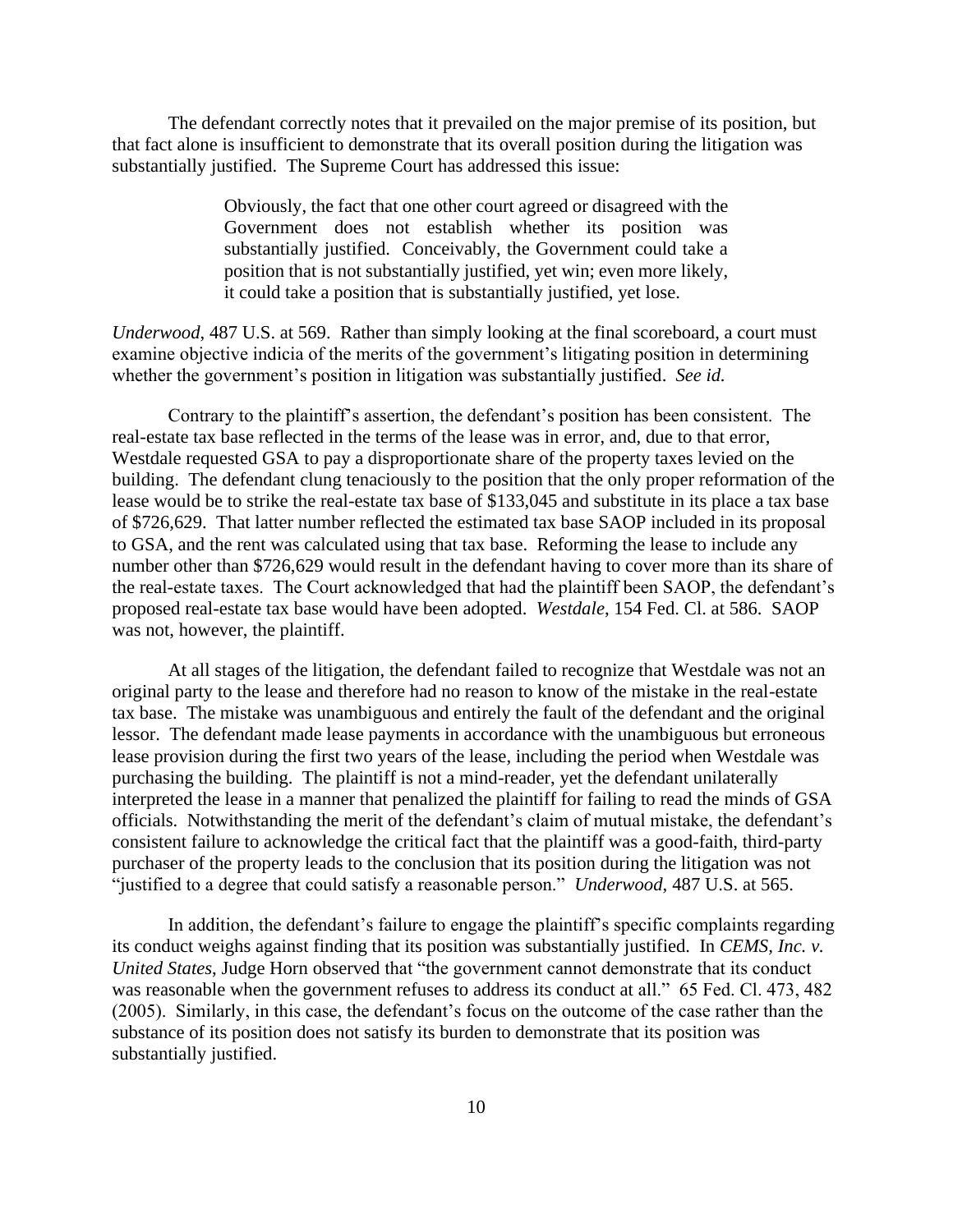The defendant's emphasis on the amount of the plaintiff's recovery is also misplaced. In *Baldi Bros. Constructors v. United States*, the defendant also chose not to justify its position and instead asserted "that because plaintiff ultimately recovered only 55% of the amount of damages sought, the substantial justification of the Government's litigation position is self-evident." 52 Fed. Cl. 78, 81 (2002). Another judge of this court held that "the fact that the Government successfully defeated certain claims does not alone establish that it so acted with substantial justification." *Id.* at 82. Analogously, in this case, the damages the plaintiff sought as opposed to the amount it received is inapposite; the defendant's success in defeating some of the plaintiff's claims is also irrelevant. The defendant must establish that its position was substantially justified, and the defendant's focus on the plaintiff's relief rather than the justification of its own position misses the point.

In sum, the defendant has failed to satisfy its burden of demonstrating that its overall position was substantially justified, both prior to and during the litigation.

## **C. Reduction of Fees**

The conditions for eligibility for EAJA fees reflect "a generous formulation that brings the plaintiff only across the statutory threshold. It remains for the [trial] court to determine what fee is 'reasonable.'" *Hensley v. Eckerhart*, 461 U.S. 424, 433 (1983) (discussing the standards applying to a "prevailing party"); *see also Jean*, 496 U.S. at 160-61 (applying this language to all conditions for eligibility under the EAJA). The EAJA provides that "a court may award *reasonable* fees and expenses of attorneys . . . ." 28 U.S.C. § 2412(b) (emphasis added). When determining whether proposed EAJA fees are "reasonable," "the most critical factor is the degree of success obtained." *Hensley*, 461 U.S. at 436.

In *Hensley*, the Supreme Court explained when it is appropriate for a trial court to award less than the fee sought:

> Where the plaintiff has failed to prevail on a claim that is distinct in all respects from his successful claims, the hours spent on the unsuccessful claim should be excluded in considering the amount of a reasonable fee. Where a lawsuit consists of related claims, a plaintiff who has won substantial relief should not have his attorney's fee reduced simply because the district court did not adopt each contention raised. But where the plaintiff achieved only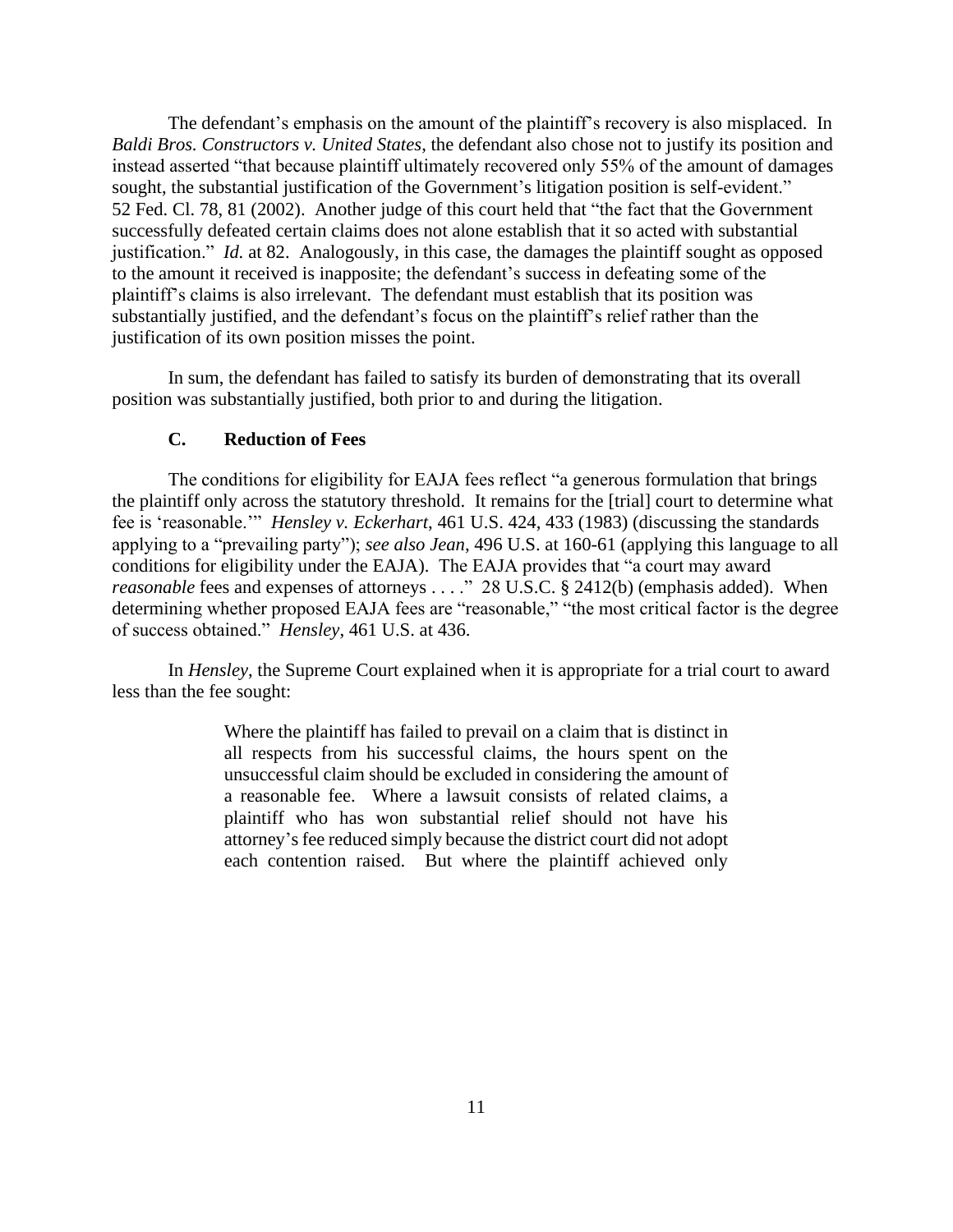limited success, the district court should award only that amount of fees that is reasonable in relation to the results obtained.

461 U.S. at 440.<sup>4</sup> Therefore, when a plaintiff achieves "limited success," fee reduction is appropriate.

Westdale did not prevail on all its claims. Its primary assertion, reflected in the first four of the five claims of its amended complaint, was that the lease should be enforced as written and that Westdale should receive damages in the amount of \$567,376.80 plus interest. The plaintiff failed on its claims to enforce the lease as written. Hence, four of the plaintiff's five claims were rejected in full. Instead, the Court adopted the reformation proposed in the plaintiff's fifth claim, resulting in a recovery of \$173,226.14, including interest. The plaintiff therefore achieved only "limited success," so the plaintiff's proposed attorney's fees should be reduced. *Hensley*, 461 U.S. at 440.

The question then becomes what amount of fees is "reasonable in relation to the results obtained." *Id.* In reducing fees, a court "may attempt to identify specific hours that should be eliminated, or it may simply reduce the award to account for the limited success. The court necessarily has discretion in making this equitable judgment." *Id.* at 436-37.

# **1. Reduction of Specific Hours**

The Federal Circuit has held that "courts properly award attorney fees for time necessarily spent on a successful claim, even if that time was also spent on unsuccessful claims." *Smith v. McDonough*, 995 F.3d 1338, 1345 (Fed. Cir. 2021). "The relevant inquiry is whether the time spent was 'reasonably expended.'" *Id.* (*quoting Wagner v. Shinseki*, 640 F.3d 1255, 1262 (Fed. Cir. 2011)). When a trial court reduces a fee request, it must "provide a reasoned explanation as to why particular attorney hours should be excluded." *Wagner*, 640 F.3d at 1261.

As summarized above, this case has a protracted procedural history. The plaintiff seeks attorney's fees and research expenses for drafting the complaint, defeating the defendant's motion to dismiss, moving for summary judgment, preparing for trial, conducting trial, drafting post-trial briefs and proposed findings of fact, and pursuing its EAJA request. (ECF 158 at 23.)

The defendant argues that if the plaintiff is eligible for fees under the EAJA, the plaintiff "would be entitled to an award of fees only for the time it spent in contesting [the defendant's] affirmative defense." (ECF 166 at 10.) The defendant's proposed reduction contravenes *Jean*, in which the Supreme Court articulated a presumption for awarding fees based on the outcome of the case as a whole:

<sup>4</sup> Although *Hensley* involved a fee-shifting provision from the Civil Rights Act, the Federal Circuit has held that the same definition of "reasonable" applies under the EAJA. *Hubbard v. United States*, 480 F.3d 1327, 1331 (Fed. Cir. 2007).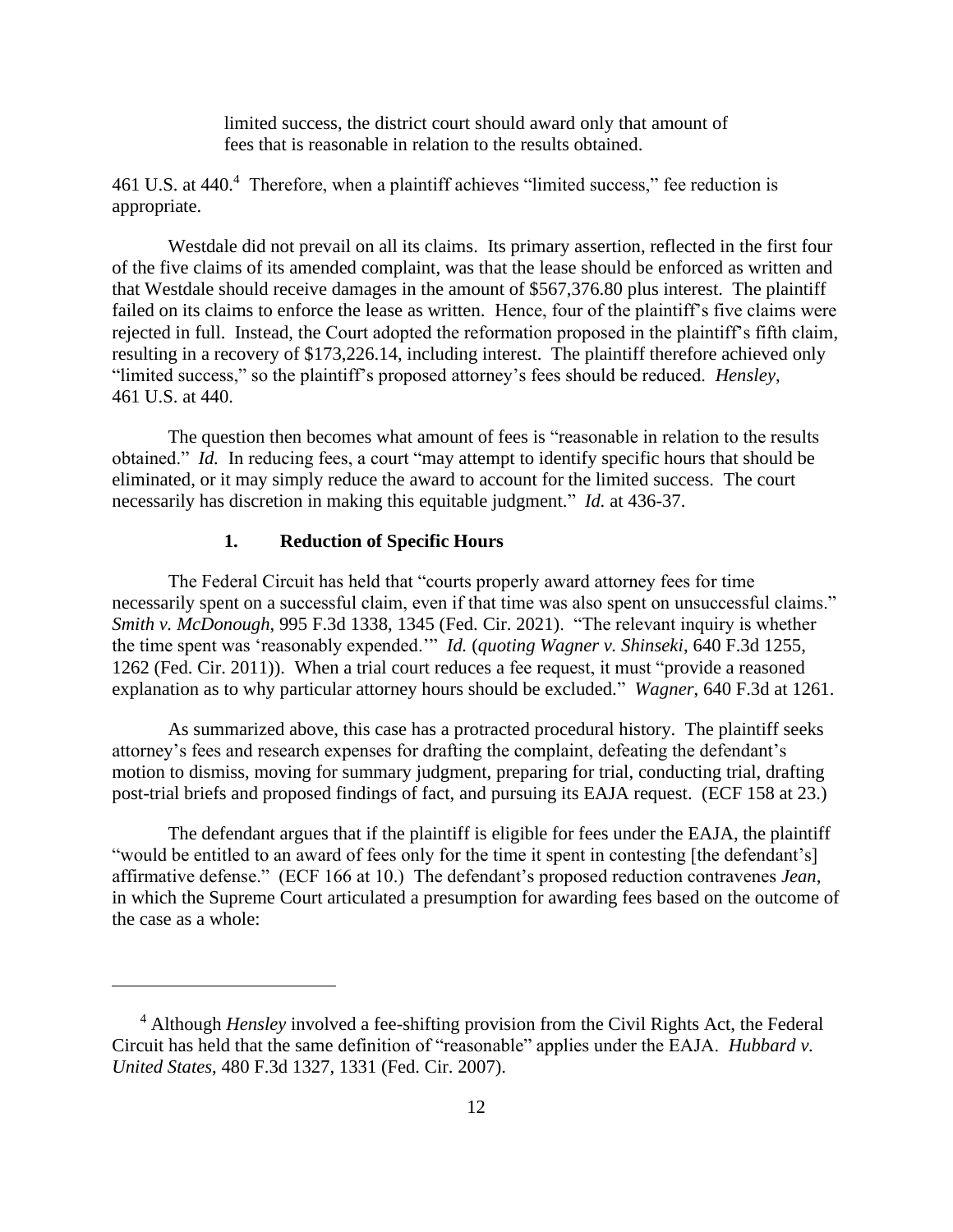[A] fee award presumptively encompasses all aspects of the civil action. Any given civil action can have numerous phases. While the parties' postures on individual matters may be more or less justified, the EAJA—like other fee-shifting statutes—favors treating a case as an inclusive whole, rather than as atomized lineitems.

#### 496 U.S. at 161-62 (internal footnote omitted).

Applying this precedent, the Federal Circuit has awarded attorney's fees for time spent reviewing the initial record even when some of that time was spent researching unsuccessful claims, reasoning that reviewing the record was "indispensable" to pursuing the plaintiff's claims. *Smith*, 995 F.3d at 1345.

Similarly, in this case, it was "indispensable" that the plaintiff drafted its complaint, defeated the defendant's motion to dismiss, engaged in discovery and settlement discussions, and prepared for trial to prevail on its successful claim. *See id.* The defendant's proposal that any award of attorney's fees be limited only to time expended countering the defendant's affirmative defense at trial is inconsistent with *Jean* and *Smith*. Pursuant to *Jean*, the plaintiff's case must be treated presumptively as "an inclusive whole," unless some of the proposed attorney's fees prove unreasonable. *See* 496 U.S. at 161-62.

The plaintiff's proposed attorney's fees are subject to reduction for the time spent on the plaintiff's unsuccessful cross-motion for summary judgment. When a plaintiff achieves limited success arguing a particular theory at a discrete stage of the litigation, hours spent developing that theory should be excluded from award under the EAJA. *See Hubbard v. United States*, 80 Fed. Cl. 282, 284-85 (Fed. Cl. 2008) (reducing an award for hours spent on an unsuccessful theory of damages), *aff'd*, 315 F. App'x 307 (Fed. Cir. 2009). The plaintiff's cross-motion was denied due to the existence of genuine issues of material fact regarding the intent of the parties to the contract, and the plaintiff should have known that outstanding factual issues would prevent a ruling in its favor at that stage of the litigation. The time the plaintiff spent drafting its own summary-judgment motion therefore was not "reasonably expended." *See Wagner*, 640 F.3d at 1262. It was necessary, however, for the plaintiff to expend time and resources to defeat the defendant's motion for summary judgment.

The plaintiff reports that it spent a total of 97.3 hours analyzing and responding to the defendant's motion for summary judgment and preparing its own cross-motion for summary judgment. (ECF 158 at 22.) From the plaintiff's billing records, it appears that of those 97.3 hours, 28.6 hours were reasonably expended reviewing documents produced by the defendant, reviewing and analyzing the defendant's motion for summary judgment, researching cases cited in the defendant's motion, and preparing for and attending status conferences. The plaintiff is entitled to fees for those hours. The plaintiff, however, spent 3.6 hours developing its own summary-judgment strategy before the defendant filed its motion for summary judgment. (ECF 159 at 101.) Those hours should be excluded from the award of attorney's fees.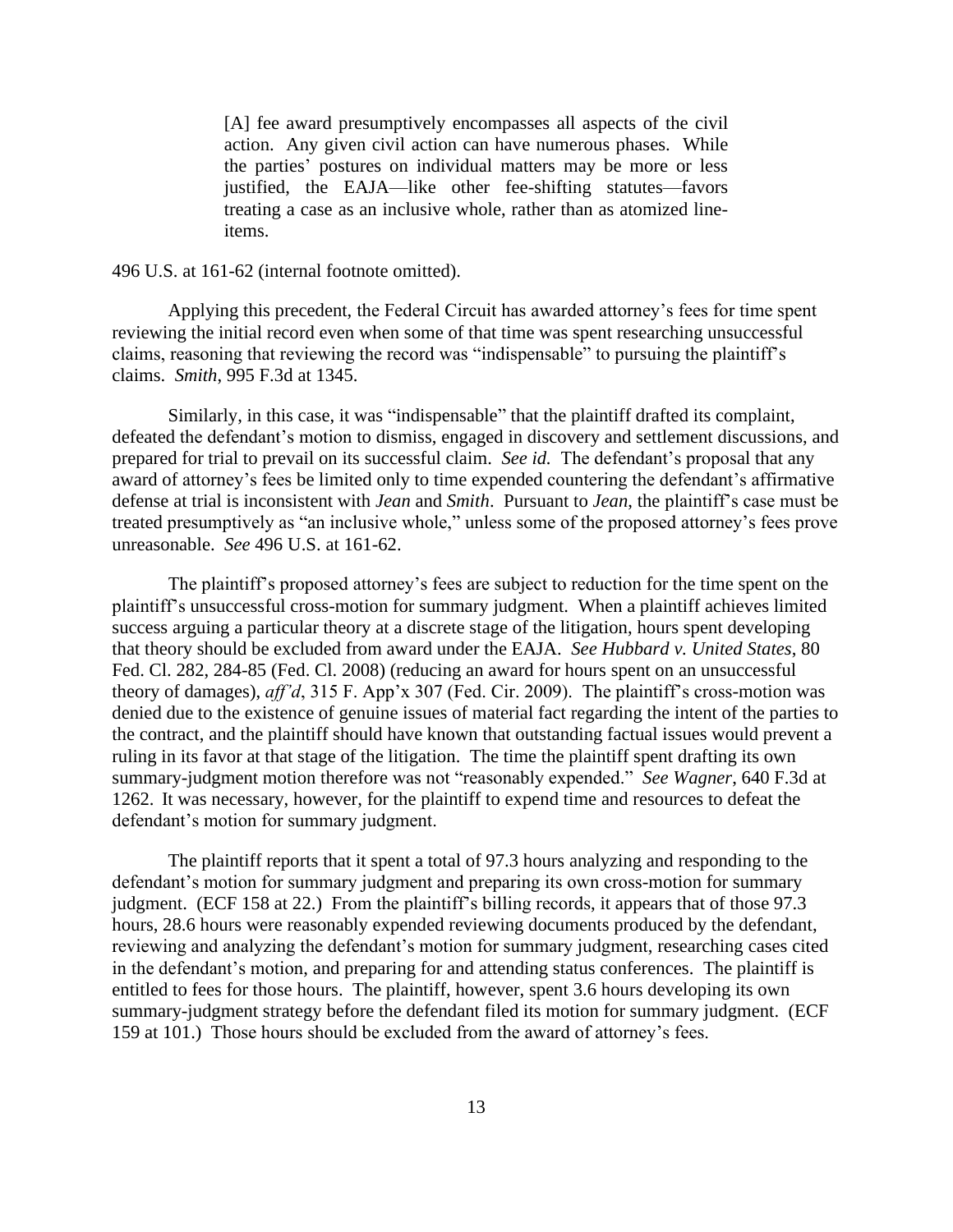From billing records, it appears that the plaintiff spent the remaining 65.1 hours working simultaneously on its response to the government's motion for summary judgment and its own cross-motion for summary judgment, which it filed jointly. (*See* ECF 57.) Some of that time was also spent on the plaintiff's reply brief. The plaintiff's records do not indicate how much time the plaintiff spent countering the defendant's claims as opposed to raising its own claims, but the filings themselves reflect that about half of the issues the plaintiff raised were in response to the defendant's motion, while about half were its own arguments. (*See id.*) The time the plaintiff spent supporting its own cross-motion was not reasonably expended. Accordingly, the plaintiff's fees should be reduced by an additional 32.6 hours, representing half of the plaintiff's time spent at the summary-judgment stage.

The plaintiff's fees are therefore reduced by a total of 36.2 hours, which corresponds to a reduction of \$7,323.26 to the award, according to the plaintiff's calculation method.<sup>5</sup>

The plaintiff also incurred \$772.88 in legal research expenses during the summaryjudgment stage. (ECF 158 at 23.) Of those expenses, the plaintiff spent \$153.95 researching its own summary-judgment strategy prior to the defendant's filing of its motion for summary judgment; that expense should therefore be excluded from the award. (ECF 159 at 101.) The plaintiff spent \$14.08 researching cases cited in the defendant's motion for summary judgment, and the plaintiff is entitled to reimbursement for that expense. (*Id.* at 113.) The plaintiff, however, spent the remaining \$604.85 on research for its joint response to the defendant's motion and cross-motion for summary judgment. Again, it is unexplained in the record exactly how much of the expenses stem from the plaintiff's claims as opposed to the defendant's claims, but the plaintiff's summary-judgment briefs suggest that about half of the expenses were likely allocated to issues advanced solely by the plaintiff. Accordingly, the plaintiff's proposed legalresearch expense award is reduced by \$456.38.

## **2. Reduction of the Overall Award**

The Supreme Court has held that a party's limited success sometimes requires a reduction in an award of attorney's fees:

> If . . . a plaintiff has achieved only partial or limited success, the product of hours reasonably expended on the litigation as a whole times a reasonable hourly rate may be an excessive amount. This will be true even where the plaintiff's claims were interrelated, nonfrivolous, and raised in good faith. Congress has not authorized an award of fees whenever it was reasonable for a plaintiff to bring

<sup>&</sup>lt;sup>5</sup> The plaintiff employs the "mid-point method" for calculating attorney's fees with cost-ofliving increases. (ECF 158 at 4-6); *see 2M Rsch. Servs., LLC v. United States*, 148 Fed. Cl. 99, 108-09 (explaining the "mid-point method"). Using that method, the plaintiff arrived at an hourly rate of \$202.30. (ECF 158 at 23.) The defendant does not dispute the reasonableness of that hourly rate.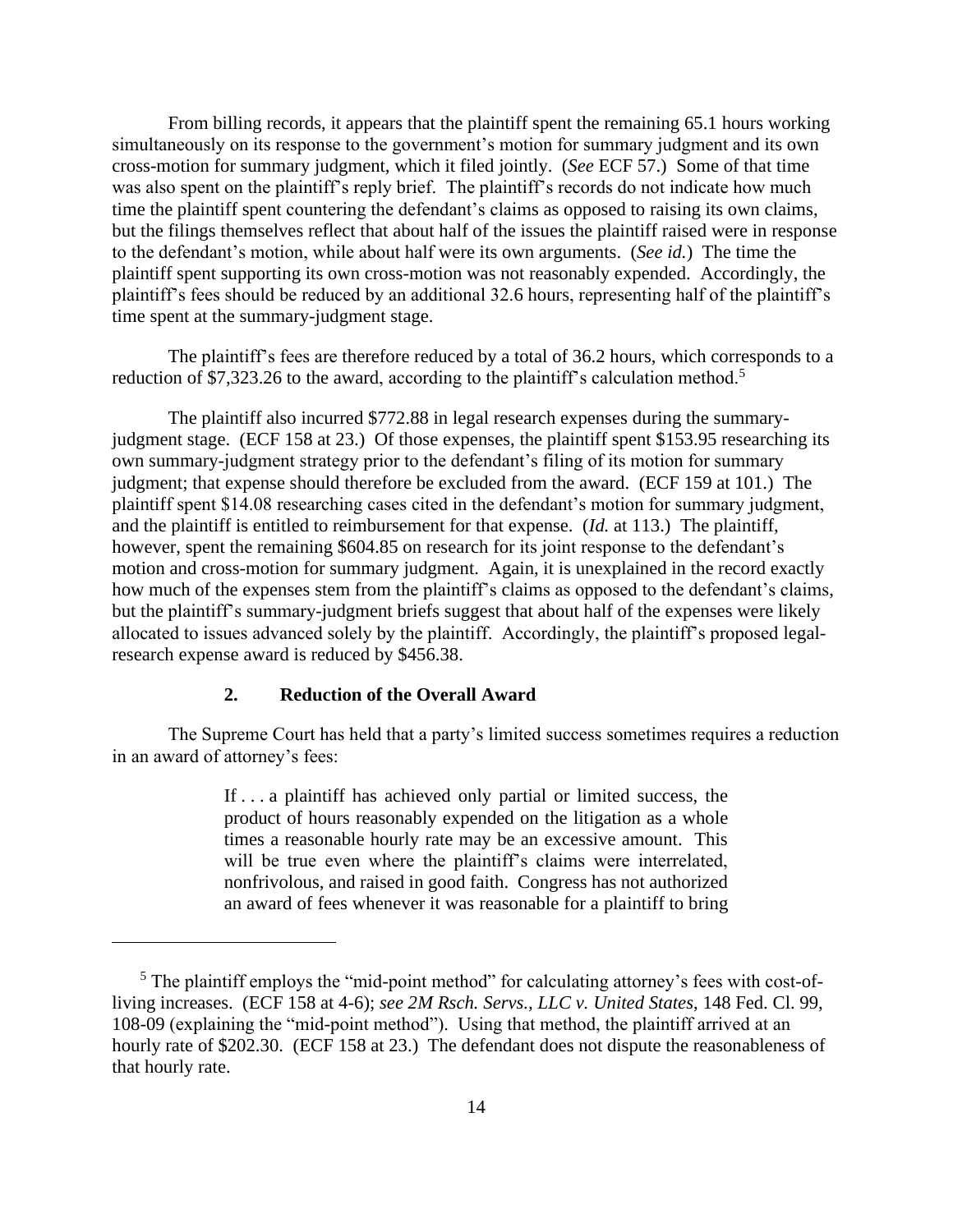a lawsuit or whenever conscientious counsel tried the case with devotion and skill. Again, the most critical factor is the degree of success obtained.

#### *Hensley*, 461 U.S. at 436.

No rigid formula exists for determining the appropriate amount by which to reduce fees for unsuccessful claims. *Id.* The Federal Circuit has rejected, for example, mechanically awarding a ratio of attorney's fees based on the ratio of claimed damages that the plaintiff recovered. *Hubbard v. United States*, 480 F.3d 1327, 1333-34 (Fed. Cir. 2007). Rather, any reduction must be decided on a case-by-case basis while accounting for all relevant factors through the exercise of sound discretion. "The trial court has considerable discretion in determining reasonable attorney fees." *Id.* at 1334-35. This discretion is "appropriate in view of the [trial] court's superior understanding of the litigation and the desirability of avoiding frequent appellate review of what essentially are factual matters." *Hensley*, 461 U.S. at 437.

In this case, awarding the plaintiff the full amount of attorney's fees requested would be excessive given the results it achieved. The plaintiff was awarded a fraction of the damages it sought, and the plaintiff's arguments that formed the core of its claims were rejected. The plaintiff prevailed only on its claim offered in the alternative, and that claim mirrored the defendant's primary argument in most respects. The plaintiff's claims were interrelated, nonfrivolous, and brought in good faith, but that reality does not preclude a reduction in an EAJA fee award when granting the full amount requested would not reflect the extent of the plaintiff's success. The plaintiff's fee award therefore must be reduced. *See Hensley*, 461 U.S. at 436.

The Court declines to apply a specific, rigid formula to reduce the plaintiff's recovery of attorney's fees, *i.e.*, awarding the plaintiff only one-fifth of its requested attorney's fees because the plaintiff prevailed on one of its five claims, or awarding the plaintiff only 30 percent of its requested attorney's fees because the plaintiff received approximately 30 percent of the damages it sought. *See Hubbard*, 480 F.3d at 1333-34.

In the absence of a specific formula, the Court determines that a reduction of 25 percent in the fees sought by the plaintiff is appropriate.<sup>6</sup> This reduction reflects that, on the one hand,

 $6$  Other judges of this court have also exercised their equitable discretion in determining an appropriate, if unscientific, percentage of recovery for attorney's fees. The Court follows this approach in resolving the plaintiff's motion. *See, e.g.*, *Shea v. United States*, 154 Fed. Cl. 1, 7 (2021) (reducing an award by 30 percent due to the plaintiff's limited success); *Stimson Lumber Co. v. United States*, 154 Fed. Cl. 694, 706-09 (2021) (reducing fees at different stages of the litigation by 50 percent, 45 percent, or 20 percent), *appeal filed*, No. 22-1201 (Nov. 30, 2021); *Haggart v. United States*, 151 Fed. Cl. 58, 67-70 (2020) (reducing some awards of legal fees and expenses by 35 percent or 50 percent); *Gregory v. United States*, 110 Fed. Cl. 400, 404-06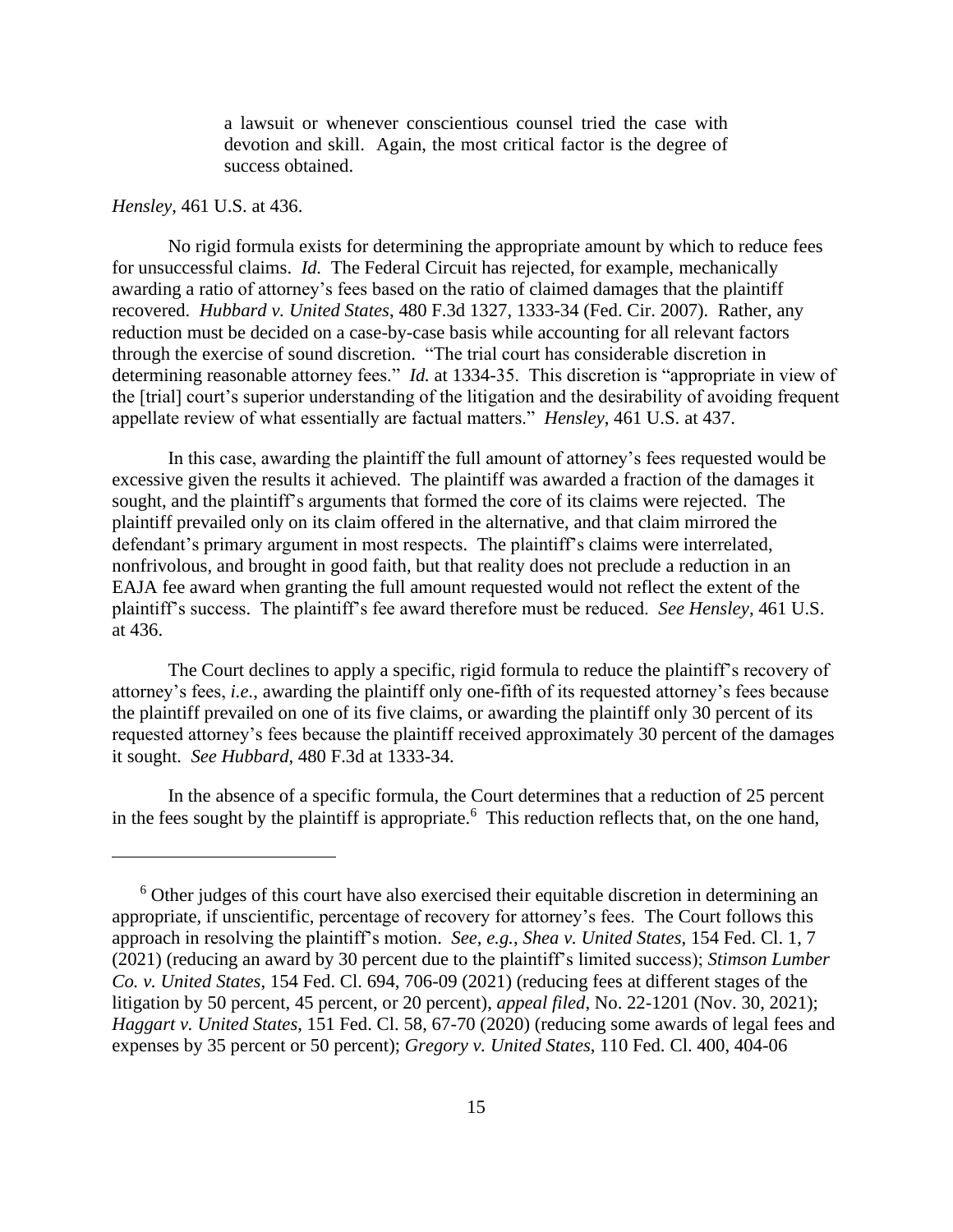the plaintiff did not prevail on its core claims. On the other hand, the plaintiff's successful claim was closely related to the plaintiff's unsuccessful claims and relied on the same evidence. Indeed, the facts presented at trial were largely not contested; only the legal effect of the facts was disputed. Additionally, the plaintiff's counsel has already meticulously culled many of the hours she worked in her application for EAJA fees. The plaintiff's request for fees for approximately 500 hours of work in a case that lasted five years and went to trial is hardly outrageous. Nonetheless, the Court must consider the degree of success the plaintiff achieved. A reduction of 25 percent compensates the plaintiff for counsel's work on the case while accounting for the limited degree of success achieved.

A reduction larger than 25 percent is not appropriate. The claims on which the plaintiff failed and the claim on which it prevailed were too interrelated and reliant on the same evidence to support a reduction of more than 25 percent. The plaintiff's claims, both successful and unsuccessful, depended on the same discovery and the same arguments. The case presented distinctive facts with no clearly dispositive legal precedent.

The plaintiff seeks \$102,899.77 in attorney's fees. The plaintiff spent 33.2 hours applying for EAJA fees and responding to the defendant's opposition brief, corresponding to \$6,716.36 in fees. The plaintiff is granted that amount in full. *Cf. Jean*, 496 U.S. at 162 (presuming that EAJA fees should be awarded as a whole).

Of the remaining \$96,183.41 requested attorney's fees, the Court has already deducted \$7,323.26, corresponding to fees for the plaintiff's unsuccessful motion for summary judgment.

The remaining \$88,860.15 in requested fees should be reduced by 25 percent, leaving the plaintiff with \$66,645.11. Combined with the fees the plaintiff incurred in drafting and defending its EAJA motion (\$6,716.36), the plaintiff is entitled to a total of \$73,361.47 for attorney's fees.

The plaintiff also requests reimbursed research expenses of \$3,159.22, from which the Court has deducted \$456.38. The Court will award the full amount of these remaining costs (\$2,702.84). The plaintiff is therefore entitled to an award of \$76,064.31.

<sup>(2013) (</sup>reducing attorney's fees by 50 percent, 80 percent, and 60 percent at different stages of the litigation).